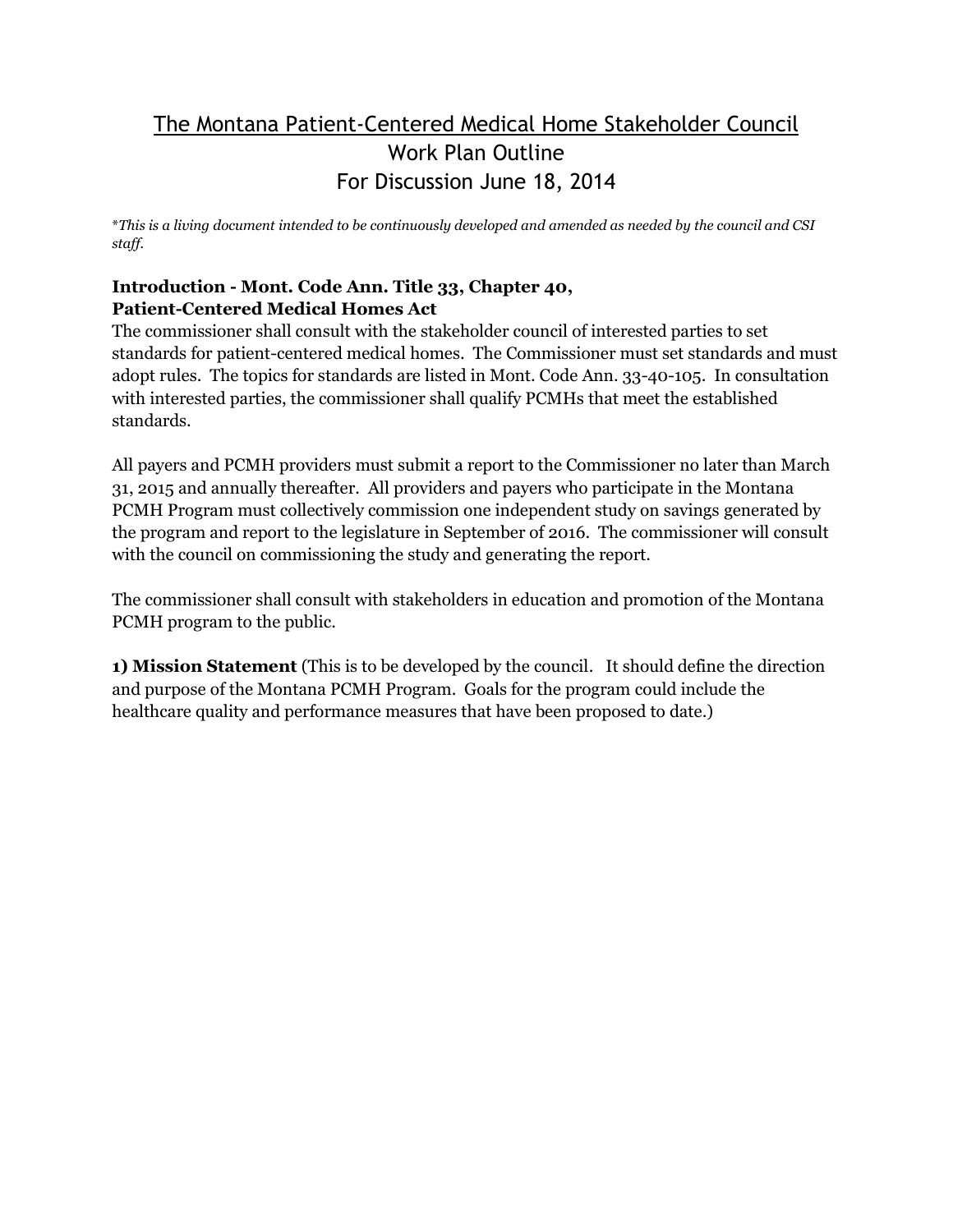## **2)Timeline**

- a) June 2014
	- i) The Quality Metrics Subcommittee proposes revised draft of guidance for quality reporting standards. The revised draft needs to reflect alignment with PQRS. The council gives feedback to the subcommittee for them to incorporate before the July 16th meeting.
	- ii) The Payer Subcommittee proposes potential payer standards for the council to consider.
	- iii) CSI proposes a draft of the amended rule on quality measure reporting for the council to consider.
	- iv) Stakeholders will have until August 1st to provide comment to CSI on the draft quality measure reporting rule. The formal comment period will begin after the proposed rule is filed on August 11th.
	- v) The council discusses and develops the mission statement.
	- vi) The council reviews the draft work plan and provides feedback to CSI.
- b) July 2014
	- i) The Quality Metrics Subcommittee proposes a revised draft of guidance for quality reporting standards. The draft needs to clarify the submission method for the data and define the reporting time frame. The council gives feedback to the subcommittee for them to incorporate before the August 20th meeting.
	- ii) The Payer Subcommittee proposes revised standards based on the council's comments.
	- iii) CSI presents the amended proposed rule on quality measure reporting to the council for final review.
	- iv) Continue developing the council's work plan and finalize the mission statement.
	- v) The council begins to discuss the contents of the first report to the commissioner due in March 2015.
- c) August 2014
	- i) CSI files the proposed rule on quality measure reporting on August  $11<sup>th</sup>$  to begin the public comment period.
	- ii) CSI presents a draft rule on the payer standards recommended by the Payer Subcommittee and for further discussion by the council.
	- iii) Stakeholders have until September 1st to provide comment to CSI on the draft rule on payer standards.
	- iv) Continuing developing the council's work plan.
	- v) The council continues the discussion of what will be included in the first March report to the Commissioner.
	- vi) CSI distributes formal application to qualified and provisionally qualified practices. Applications must be returned by December 1, 2014.
- d) September 2014
	- i) CSI files the proposed rule on payment standards in September to begin the public comment period.
	- ii) Education Subcommittee holds its first meeting and drafts a campaign to educate and promote the Montana PCMH Program to the public, with a prescribed timeline including specific deliverables with deadlines.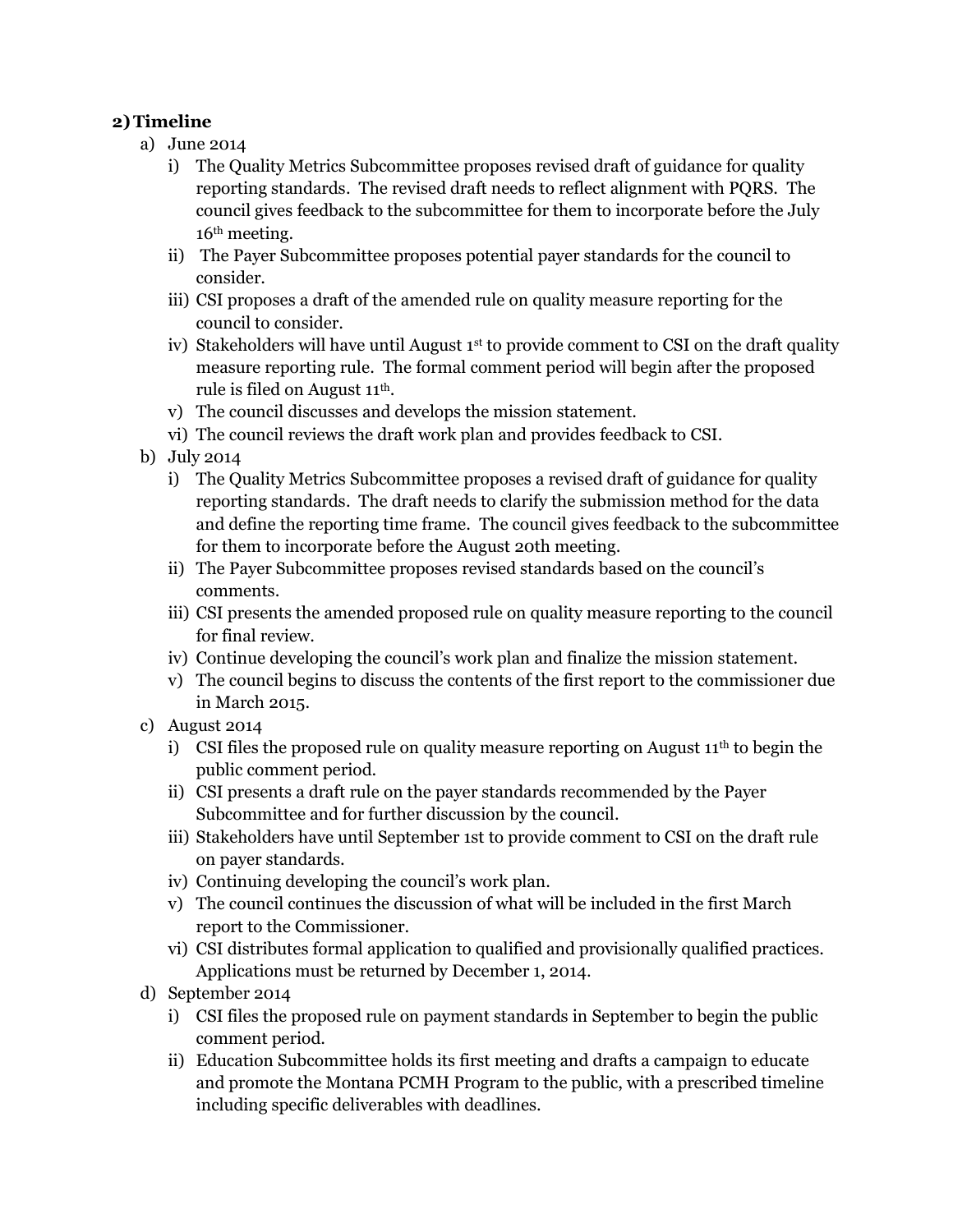- iii) The council reviews a draft education campaign and provides feedback to the Education Subcommittee.
- iv) The council finalizes the content of the March 2015 report by practice and payers. CSI will notify the practices and payers regarding what should be in the March report.
- e) October 2014
	- i) The proposed rule on quality measure reporting standards becomes final in October.
	- ii) Continue developing council's work plan.
	- iii) Finalize education marketing plan with goal of having at least one education activity completed by the end of 2014.
- f) November 2014
	- i) The proposed rule on payment standards becomes final in November.
	- ii) Education Subcommittee reports to council on progress of patient outreach goals for 2014.
	- iii) Council hears update from Medicaid on their pilot that launched October 1<sup>st</sup> as well as updates from other payers.
	- iv) Council providers give feedback to CSI on their progress on the formal application due to CSI December 1, 2014.
- g) December 2014
	- i) All medical practices that were initially provisionally qualified in 2014, must have received their accreditation/recognition from NCQA, The Joint Commission, or AAAHC. Once provisional practices submit their accreditation/recognition documentation, they are qualified by the commissioner.
	- ii) The Education Subcommittee and CSI report update on patient outreach objectives for 2014.
- h) January 2015
	- i) CSI presents a summary of the information collected from PCMHs in the formal application to the council.
- i) February 2015
- j) March 2015
- i) Report from all participating PCMH practices and payers due to CSI on March  $31^{st}$ .
- k) April 2015
	- i) Additional education and promotion of the program to the public.
	- ii) Discussion begins concerning whether there is a need to amend rules or add rules.
- l) May 2015
	- i) CSI presents summary of reports to council for discussion.
- m) June 2015
	- i) Council and CSI work with the Office of Rural Health on survey to PCMHs on the positions they use, job descriptions, and workforce needs.
- n) July 2015
	- i) Continue developing PCMH workforce survey.
- o) August 2015
	- i) Finalize PCMH workforce survey.
	- ii) Additional education and promotion of the program to the public.
- p) September 2015